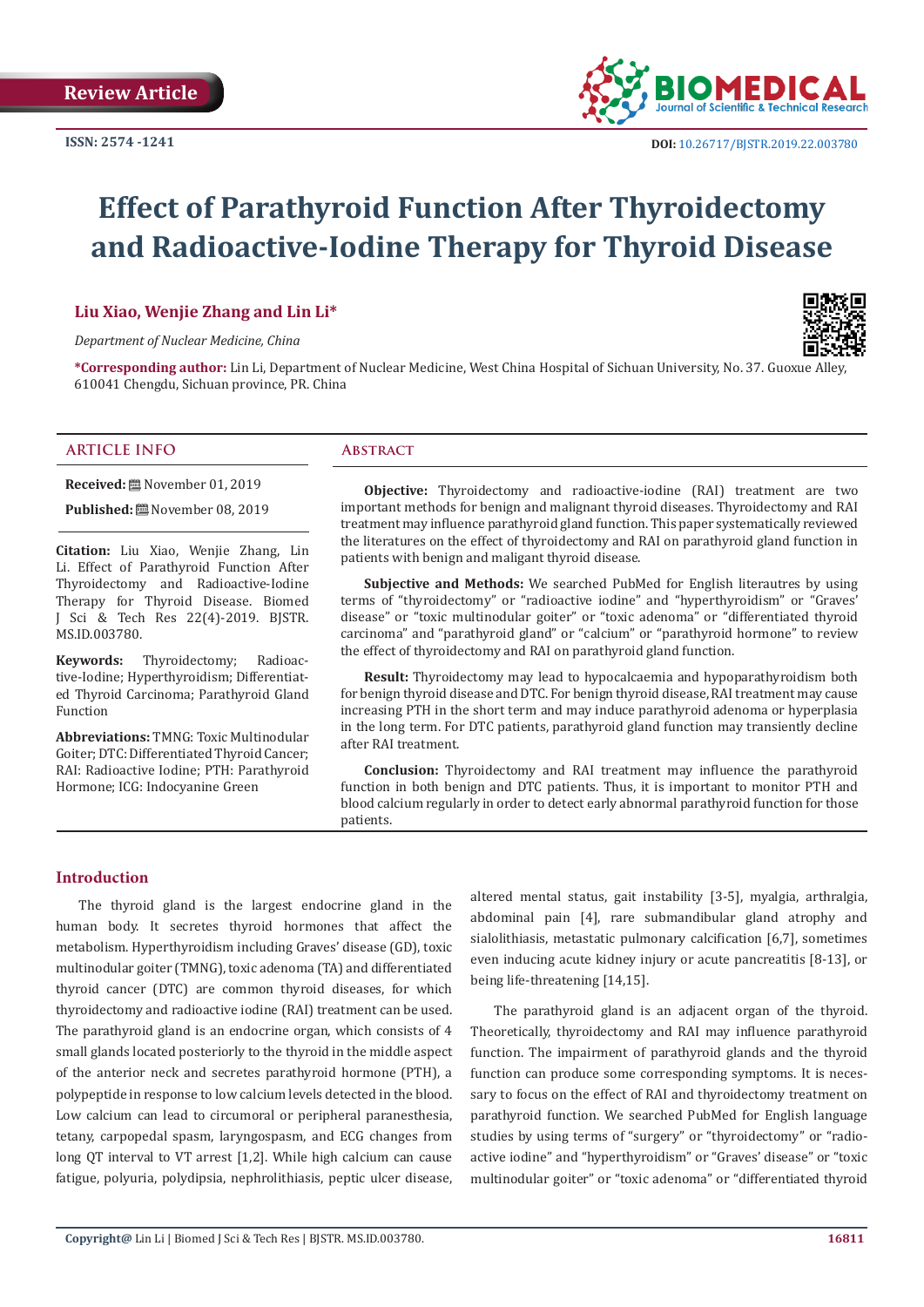carcinoma" and "parathyroid gland" or "calcium" or "parathyroid hormone (PTH)" to summarize the effect of thyroidectomy and RAI on parathyroid gland function in patients with above mentioned benign and malignant thyroid diseases.

#### **Effect of Thyroidectomy on Parathyroid Function**

Thyroidectomy meaning partial or complete removal of thyroid tissue is among the most frequently performed surgical procedures in general surgery for thyroid disease including differentiated thyroid carcinoma (DTC) and hyperthyroidism. Postoperative hypocalcemia due to hypoparathyroidism is the most common complication of thyroidectomy, with a reported incidence of 1.6% - 50% [16-18]. It is reported that post-operative hypocalcemia is frequently occurred in the first and second post-operative days. Permanent hypoparathyroidism after total thyroidectomy is associated with an increased risk of death [19]. Hypocalcemia after thyroidectomy for benign diseases, apart from more frequent symptoms of hypocalcemia in patients with Graves' disease, there were no differences in the overall frequency of biochemical hypocalcemia or decreasing PTH among benign and malignant thyroid diseases [20,21]. Generally thyroidectomy for hyperthyroidism rendered a patient to an euthyroid state faster than RAI [22]. After surgery for hyperthyroidism, young age, operative time, type of hospital, and parathyroid auto-transplantation were associated with early postoperative hypocalcemia [23].

Incidental parathyroidectomy with a reported incidence of 6.4% - 31.1%, was thought to be associated with postoperative hypocalcemia. Central neck dissection, total thyroidectomy, larger thyroid dimensions, extrathyroidal extension, tumor diameter more than 10mm, autoimmune thyroid disease, substernal goiter, females' gender were found to be significant risk factors of incidental parathyroidectomy [24-29]. Operative time and the amount of bleeding were not the risk factors [30]. However, in the study by Chew C, they found incidental parathyroidectomy did not contribute to significant changes in postoperative serum calcium levels [31]. The injury of parathyroid gland may compromise their blood supply and lead to hypoparathyroidism [32,33]. Intraoperative parathyroid imaging can be used to mitigate surgical hypoparathyroidism in the intraoperative setting [34]. A metaanalysis showed low level of intraoperative PTH and presence of parathyroid gland in the pathological specimen were also risk factors of post-surgical hypoparathyroidism [35].

Another meta-analysis [36] also showed that perioperative PTH, preoperative vitamin D and postoperative changes in calcium were biochemical predictors for post-thyroidectomy hypocalcemia and clinical predictors included female, re-operation for bleeding, heavier thyroid specimens, parathyroid auto transplantation. Parathyroid autografts not only increased the rate of postoperative hypocalcemia but may increase the chance of permanent hypoparathyroidism [37]. However, some studies revealed parathyroid auto transplantation is a vital tool to avoid or minimize the risk for hypoparathyroidism following thyroidectomy [38,39]. The number of parathyroid glands remaining in situ was an important factor in prevention of permanent hypoparathyroidism [40]. A higher number of autos transplanted glands did not increase the chance of permanent hypoparathyroidism [39]. Thyroidectomy may cause hypocalcemia or hypoparathyroidism. Undiagnosed hypoparathyroidism can lead to multiple systemic sequelae such as chronic renal function impairment, reduced bone remolding, increased psychiatric complaints and basal ganglia calcification [2,41]. It is important to monitor parathyroid gland function after thyroidectomy.

Parathyroid hormone assay twenty minutes after thyroidectomy is an accurate way for predicting clinically relevant hypocalcemia [42]. In the study by Filho E they found that serum intact PTH levels measured with 4 hour or on the first morning after surgery are predictors of postoperative hypocalcemia [43,44]. Some studies indicated that intact PTH level on the first day after total thyroidectomy is a very useful predictor of permanent hypoparathyroidism due to its high negative predictive value. Serum intact PTH levels above 5 pg/ml virtually exclude presence of permanent hypoparathyroidism [45,46]. Indocyanine green (ICG) angiography can predict the vascularization of the parathyroid gland and obviate the need for postoperative measurement of calcium and PTH [47]. The oral calcium and vitamin D supplements play an important role in order to avoid postoperative hypocalcemia and increase the likelihood of a safe and early discharge from the hospital [48].Some factors associated with surgery [44] such as different anesthetic technique, site and procedure of surgery, duration of surgery, character of the patient can influence parathyroid function. A study reported that different anesthetic techniques can increase PTH levels from the reinduction to 3 minutes postinduction [49]. Some surgery of PTH excreting endocrine pancreatic neoplasm can decrease PTH and blood calcium levels [50,51]. Bariatric surgery may lead to the prevalence of secondary norm calcemic hyperparathyroidism, ranging from 17% - 70% [52,53]. The primary hyperparathyroidism patients who had parathyroid hyperplasia and osteoporosis may have higher incidence of postoperative hypocalcemia after parathyroidectomy [54].

# **Effect of RAI Treatment on Parathyroid Function for Benign Thyroid Disease**

RAI treatment can be used in benign thyroid diseases including Graves' disease, toxic multinodular goiter or toxic adenoma. The therapeutic dose of RAI for benign diseases is lower than that for DTC. Since 1975 [55], the cases of subsequent development of hyperparathyroidism after RAI treatment has been reported. Colaco [56] summarized that 40 cases of RAI treatment patients eventually developed hyperparathyroidism (including parathyroid adenoma and hyperplasia) without finding any malignant tumor. The mean age of the patients at the time of RAI treatment was 58.9 ± 12.8 years and the mean latency period was 12.9 ± 8.8 years. The latent period was long. It could be the reason why a part of the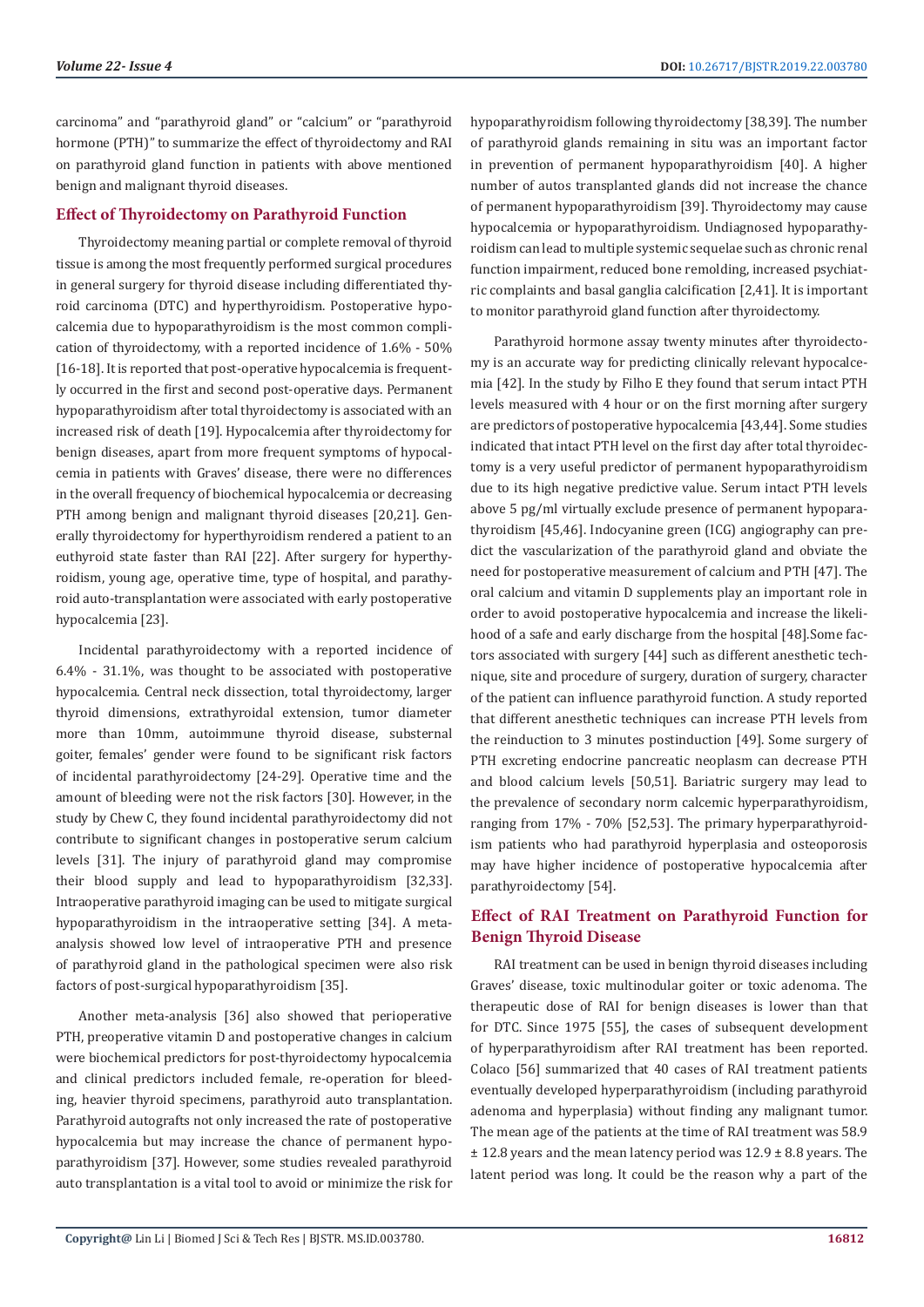study concluded that radioactive contact had no obvious effect on parathyroid function [57-59]. Table 1 summarized the literatures reported on patients who developed hyperparathyroidism after RAI treatment. We can find that the latest hyperparathyroidism

occurred 30 years after RAI treatment, and most of them were female patients. Moreover, some studies showed that the latency period of benign lesions after radiation exposure was longer than that of malignant lesions [60-68].

| Author          | Cases        | <b>Sex</b> | <b>Disease</b>  | Age (years) | Latency (years) | <b>Dose</b>       | <b>Parathyroid Disease</b> |
|-----------------|--------------|------------|-----------------|-------------|-----------------|-------------------|----------------------------|
| Colaco, SM [56] | 8            | 1M         | Nodular goiter  | $38 - 54$   | Apr- $35$       | N/A               | Adenoma                    |
| <b>7F</b>       |              |            | Graves' disease |             |                 |                   |                            |
| Esselstyn [61]  | 4            | F          | Graves' disease | $11-Aug$    | $28$ -Jun       | N/A               | Adenoma/hyperplasia        |
| KawamuraJ [62]  | $\mathbf{1}$ | M          | Graves' disease | 24          | 12              | 12 <sub>mci</sub> | Adenoma/hyperplasia        |
| Bondeso [63]    | 7            | F          | Graves' disease | $34 - 73$   | $21$ -Mar       | N/A               | Hyperplasia/adenoma        |
| Rosen [64]      | 4            | M          | Hyperthyroidism | $20 - 57$   | $30-Sep$        | N/A               | Adenoma/hyperplasia        |
| Nodular goiter  |              |            |                 |             |                 |                   |                            |
| Cundiff [65]    | $\mathbf{1}$ | F          | Hyperthyroidism | 67          | 6               | N/A               | Adenmoa                    |
| Acar $[66]$     | $\mathbf{1}$ | M          | Nodular goiter  | 64          | 5               | N/A               | Adenoma                    |
| Netelenbos [67] | 2            | F          | Nodular goiter  | $57 - 69$   | $20$ -Nov       | N/A               | Hyperparathyroidism        |
| Rasmuson [68]   | 11           | M          | Hyperthyroidism | $22 - 75$   | $19$ -Jan       | 6 - 30 mCi        | Adenmoa                    |

**Table 1:** The literature reported on patients who developed hyperparathyroidism after RAI treatment.

The specific mechanism of hyperparathyroidism after RAI treatment is still unclear, but the main risk factors may be related to age and treatment dose. Triggs and Williams [69] reported a high frequency of parathyroid adenomas in newborn rats after RAI treatment within 2 days of life. In addition, S Hanthi M [70] found that the older the patients were treated with RAI, the shorter the incubation time of developing hyperparathyroidism was. The parathyroid of older patients was more sensitive to RAI, which may be related to the instability of genes, thus leading to damage of apoptosis mechanism [71]. On the contrary, the younger the age of radiation exposure, the more likely it is to develop thyroid cancer earlier [72]. In the study by Piotr Szumowski [73], they treated benign thyroid diseases with absorbed dose of 140Gy, 180Gy and 240Gy according to different disease category, and found that PTH increased most significantly in patients with absorbed dose 240Gy within 6 months after RAI treatment. However, Hamilton TE [74] unmasked that the higher dose of exposure radiation may not increase the risk of hyperparathyroidism. Fjalling M studied 125 cases of hyperthyroidism patients adter RAI treatment with a average followed-up 20 years [75]. It was found that there was no increase in the incidence of hyperparathyroidism, which may be a bias caused by relatively small number of cases.

There are few studies reported on the short-term effects of the parathyroid gland function after RAI treatment. In the study by Piotr Szumowski [73], they investigated the PTH changes in patients (including 220 cases of toxic goiter nodules, 20 cases of non-toxicity nodular goiter and 80 cases of Graves' disease) treated with RAI. The result showed statistically significant increases in above-normal PTH serum levels in all patients. The highest rise in serum level of PTH occurred in toxic goiter nodules patients and the

lowest in Graves' disease patients. Nevertheless, the blood calcium and blood phosphorus did not change significantly. The increase of PTH after radioactive iodine treatment may be caused by the inflammatory reaction caused by radiation. While blood calcium and phosphorus were maintained normal, which can be attributed to the mildly increased PTH whose action time was short and other regulatory mechanisms of calcium homeostasis could have been involved [76]. Ross DS [77], investigated PTH changes in 17 cases of hyperthyroidism patients after RAI treatment. The results showed that after therapy, patients quickly achieved hypothyroidism, whose PTH change was the most obvious (from 29±15 to 75±29 ng/ml). It is suggested that elevated PTH and blood calcium levels may be associated with iodine doses. More investigations are needed to elucidate the relationship between radiation dose and PTH or blood calcium change.

The treatment of benign thyroid diseases with RAI may cause increasing PTH with normal blood calcium in the early time, and development of adenoma and hyperplasia may occur in the long term. Three cases of hypoparathyroidism after RAI treatment has been reported [78-80]. There are case reports about patients appearing hypocalcemia after RAI treatment as well. Oksana Lazareva [81] reported 16-year-old young male patients with Graves' disease was given 15mCi RAI for treatment. After 11 weeks, he had paralysis, muscle spasms, fatigue and discomfort. Blood admission examination revealed reduced blood calcium and vitamin D, and highly increased PTH level. After in the process of oral calcium administration, blood calcium suddenly decreased. Eventually, it was considered as vitamin D deficiency and hungry bone syndrome (HBS)-a state of rapid calcium deposition into newly synthesized osteoid, resulting in rapid, profound, and prolonged hypocalcaemia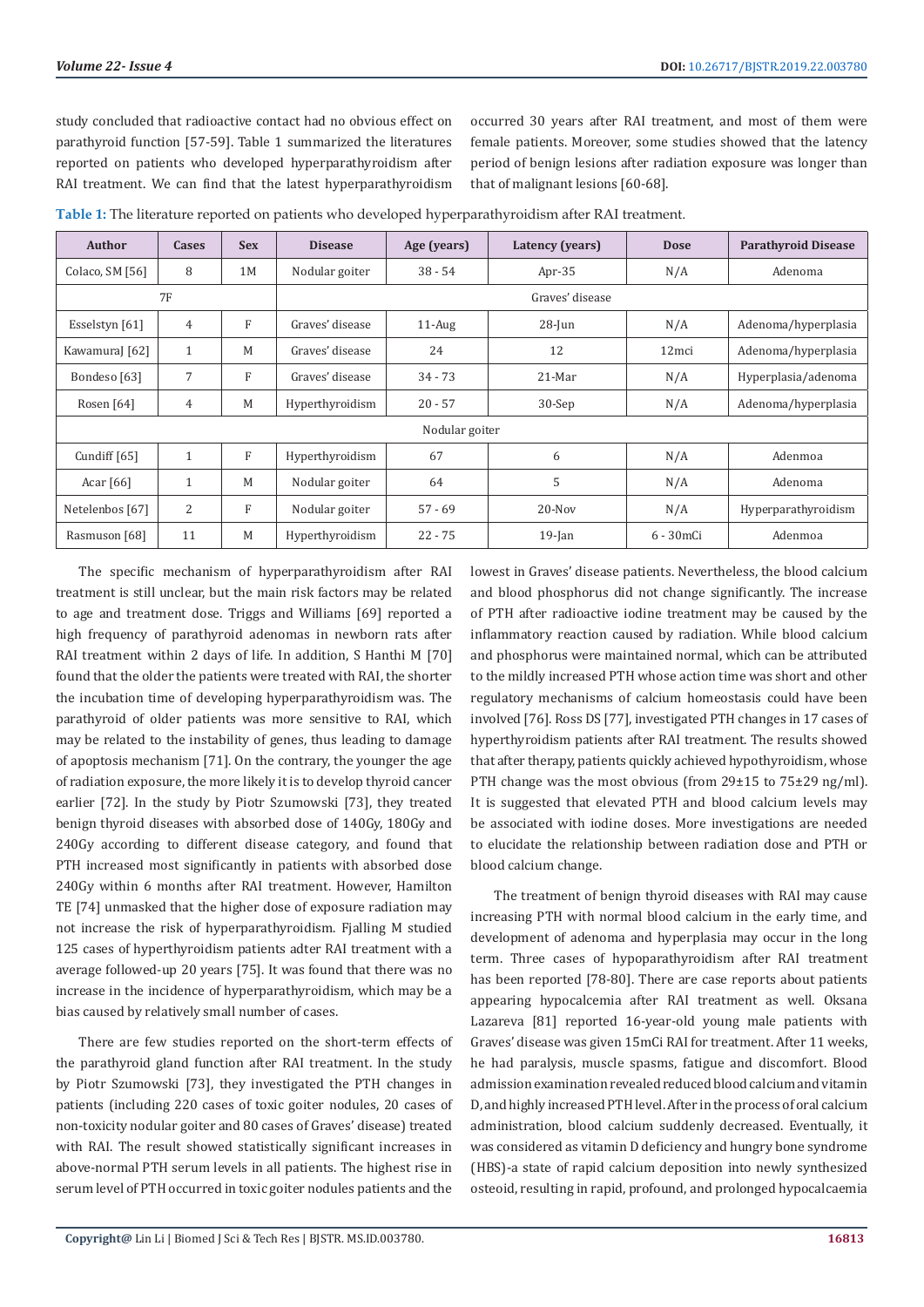associated with hypophosphataemia and hypomagnesaemia [82]. Similarly, Kateryna Komarovskiy [83] also reported 12-yearold female children displayed hypocalcemia symptom after RAI treatment. It is worth noting that this patient also had vitamin D reduction. The specific mechanism for hypoparathyroidism after RAI treatment is not clear yet. To sum up, RAI treatment may cause hyper or hypo-parathyroidism for benign thyroid diseases. Blood calcium and PTH should be regularly monitored after treatment for these patients.

# **Effect of RAI Treatment on Parathyroid Function For DTC Patients**

DTC is a common endocrine malignancy; the yearly incidence of DTC has nearly tripled from 4.9 per 100000 in 1975 to 14.3 per in 2009. One study predicted that PTC will become the third most common cancer in women by 2019 [84,85]. It is suggested that radiation exposure is associated with the development of thyroid carcinoma, especially the thyroid radiated directly by the irradiation dose (more than 50 - 100mGy). The smaller the contact's ageand the greater the risk of thyroid cancer was [72]. This could be one of the reasons of the rising incidence of thyroid cancer. Other factors may include increased sensitivity of ultrasound scan, iodine intake, and compounds with carcinogenic potential, such as a large class of xneobiotics (flame retardants, pesticides, repellents, or thermal insulators) [86]. Currently, thyroid surgery, RAI treatment and TSH inhibition therapy have become the standard treatment regimen for DTC patients. Total thyroidectomy combined with RAI treatment will improve the overall treatment efficiency and enable patients to have higher quality of life [87].

RAI treatment following thyroidectomy is suggested for many DTC patients. The purpose of RAI treatment is to remove residual thyroid and small metastatic lesions, to facilitate postoperative follow-up and recurrence monitoring. High-dose RAI therapy is associated with decreased risk of recurrence in high-risk papillary thyroid cancer [88]. It is now accepted that the RAI treatment is very safe and the advantages of treating DTC with RAI outweigh the disadvantages [89]. Treatment with RAI can produce early and late complications. The common early complications include swelling and discomfort in the neck, xerostomia, dry eye, abnormalities of taste and smell, dysphagia, nausea, vomiting, bone marrow suppression [90], gonadal damage (hypospermia or temporary amenorrhea/oligomenorrhea), nasal dryness and obstruction, and nasolacrimal obstruction [91-96]. The late complications include permanent salivary gland dysfunction, leukemia and secondary malignancy, pulmonary fibrosis, fertility problems [97-102].

The parathyroid gland is an adjacent organ of the thyroid. Theoretically, RAI may influence parathyroid function. In the study by Aytekin Guven [103], 19 DTC patients after RAI therapy (therapeutic dose 100 - 150mCi) were measured PTH, blood calcium, phosphorus at the first, third, sixth, twelfth month. PTH gradually decreased between the first and sixth month, but in the normal range, and restored baseline at twelfth month. Blood calcium level was similar to this trend without significant difference. Some patients appeared hypocalcemia without any clinical symptoms. Zhi-hua Zhao et al. [104] found there were still hypoparathyroidism happened after RAI treatment and the changes of PTH and blood calcium before and after the RAI treatment were not statistically significant. Generally, PTH reduced after RAI treatment for DTC, and a small number of patients could appear hypocalcemia. The underlying mechanism of diminished parathyroid function after RAI by a non-targeted effect of ionizing radiation called a "bystander effect" on the adjacent cells (RIBE) [103,105]. Gene expression changes may lead to RIBE occurrence [106]. There was one case reported that a patient developed hyperparathyroidism after RAI treatment for DTC. A 17-year-old male patient with thyroid papillary carcinoma underwent 2 times RAI treatment (total doses 263 mCi). Two years after RAI treatment, a parathyroid adenoma was detected by a neck ultrasound examination.

The specific risk factors that influence on the parathyroid gland function after RAI treatment for DTC are still needed to be further studied. Glazebrook G [107] found that age, sex, thyroid gland excision scope, operation method, iodine doses, neck radiation exposure, relative location between thyroid and parathyroid were not relevant risk factors of low parathyroid gland function. Aytekin Guven [103] found that age, gender, iodine dose had no impact on the PTH changes both before and after RAI therapy. Currently, the effect of RAI treatment on parathyroid gland function is not very clear yet. The studies mainly focused on the changes of PTH, blood calcium and blood phosphorus at different stages before and after the treatment of RAI. The sample sizes in these studies were small and the intervals of PTH and blood calcium measurement were different among different studies. No systematic study was published focusing on long-term (over one year) changes of PTH.

#### **Conclusion**

To sum up, thyroidectomy and RAI treatment may influence the parathyroid function in GD, TMNG, TA and DTC patients. Thyroidectomy may cause hypoparathyroidism and hypocalcaemia in benign and DTC patients. For benign thyroid disease, RAI treatment may cause increasing PTH in the short term and may induce parathyroid adenoma or hyperplasia in the long term. For DTC patients, parathyroid gland function may transiently decline after RAI treatment. It is important to monitor PTH and blood calcium regularly in order to detect early abnormal parathyroid function for those patients.

### **Acknowledgement**

None.

#### **Conflict of Interest**

No conflict of interest.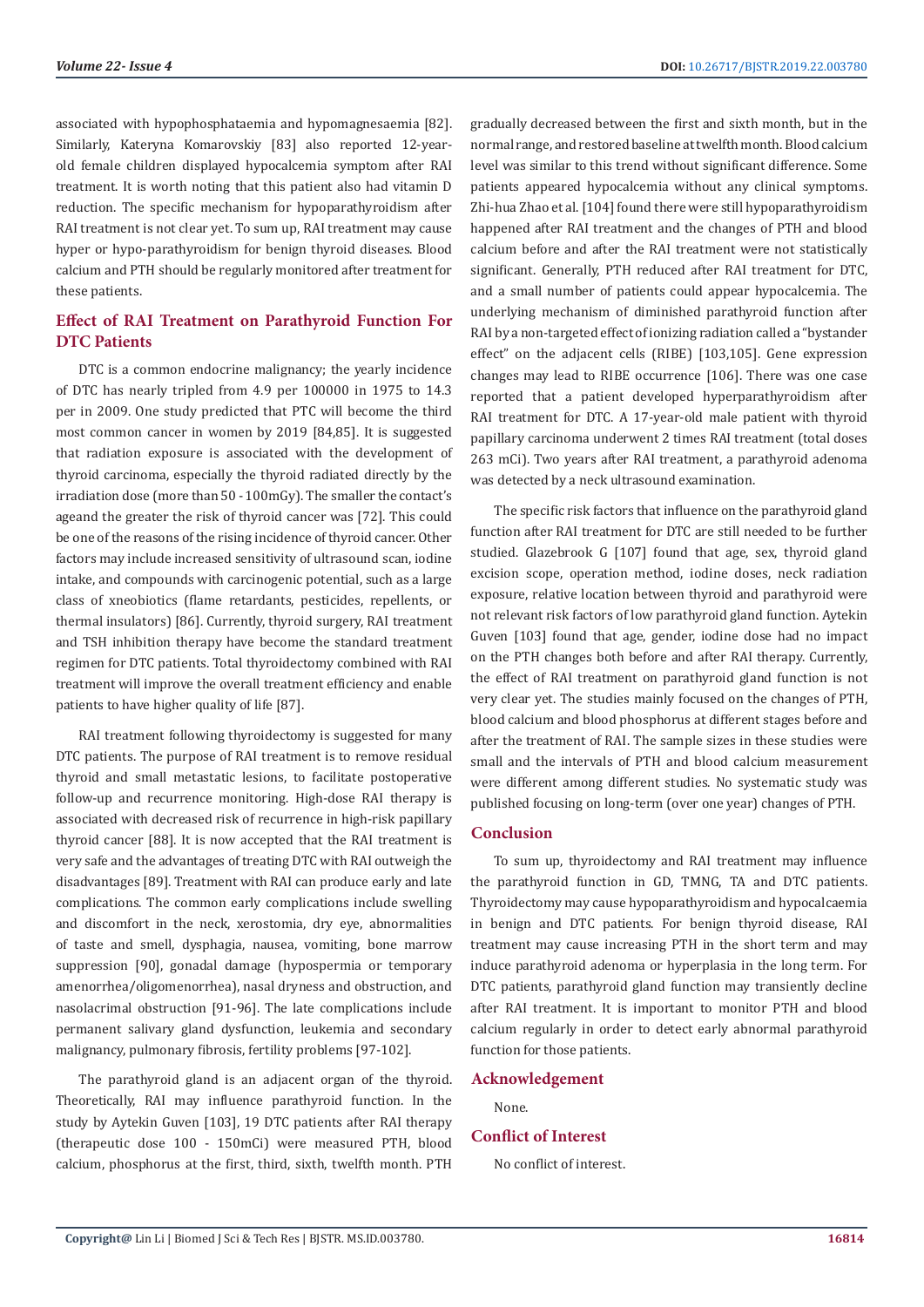#### **References**

- 1. [Shoback DM, Bilezikian JP, Costa AG, Dempster D, Dralle H, et al. \(2016\)](https://www.ncbi.nlm.nih.gov/pubmed/26943721)  [Presentation of Hypoparathyroidism: Etiologies and Clinical Features. J](https://www.ncbi.nlm.nih.gov/pubmed/26943721)  [Clin Endocrinol Metab 101: 2300-2312](https://www.ncbi.nlm.nih.gov/pubmed/26943721).
- 2. [Hicks G, George R, Sywak M \(2017\) Short and long-term impact of](https://www.ncbi.nlm.nih.gov/pmc/articles/PMC5756758/)  [parathyroid autotransplantation on parathyroid function after total](https://www.ncbi.nlm.nih.gov/pmc/articles/PMC5756758/)  [thyroidectomy. Gland Surg 6\(Supp 1\): S75-S85.](https://www.ncbi.nlm.nih.gov/pmc/articles/PMC5756758/)
- 3. [Reid L, Muthukrishnan B, Patel D, Mike S Crane, Murat Akyol, et al.](https://www.ncbi.nlm.nih.gov/pmc/articles/PMC6198194/)  [\(2018\) Presentation, diagnostic assessment and surgical outcomes](https://www.ncbi.nlm.nih.gov/pmc/articles/PMC6198194/)  [in primary hyperparathyroidism: a single centre's experience. Endocr](https://www.ncbi.nlm.nih.gov/pmc/articles/PMC6198194/)  [Connect 7\(10\): 1105-1115.](https://www.ncbi.nlm.nih.gov/pmc/articles/PMC6198194/)
- 4. [Al Thani H, El Matbouly M, Al Sulaiti M, Asim M, Majzoub A, et al.](https://www.ncbi.nlm.nih.gov/pubmed/30104880)  [\(2018\) Management and outcomes of hyperparathyroidism: a case](https://www.ncbi.nlm.nih.gov/pubmed/30104880)  [series from a single institution over two decades. Ther Clin Risk Manag](https://www.ncbi.nlm.nih.gov/pubmed/30104880)  [14: 1337-1345.](https://www.ncbi.nlm.nih.gov/pubmed/30104880)
- 5. [Ugalde I, Bello SM, Oneto S, Ciment A \(2018\) The forgotten electrolyte,](https://www.ncbi.nlm.nih.gov/pubmed/29507034)  [when hypercalcaemia manifest as gait instability and altered mental](https://www.ncbi.nlm.nih.gov/pubmed/29507034)  [status. BMJ Case Rep.](https://www.ncbi.nlm.nih.gov/pubmed/29507034)
- 6. [Pattanayak P, Santhanam P, Javadi MS, Solnes LB, Rowe SP \(2017\)](https://www.ncbi.nlm.nih.gov/pubmed/29036000)  [Unilateral Submandibular Gland Atrophy and Sialolithiasis Diagnosed on](https://www.ncbi.nlm.nih.gov/pubmed/29036000)  [99mTc-MIBI SPECT/CT in a Patient With Primary Hyperparathyroidism.](https://www.ncbi.nlm.nih.gov/pubmed/29036000)  [Clin Nucl Med 42 \(12\): 939-940.](https://www.ncbi.nlm.nih.gov/pubmed/29036000)
- 7. [Belem LC, Souza CA, Souza AJ, Dante Luiz Escuissato, Bruno Hochhegger,](https://www.ncbi.nlm.nih.gov/pmc/articles/PMC5586513/)  [et al. \(2017\) Metastatic pulmonary calcification: high-resolution](https://www.ncbi.nlm.nih.gov/pmc/articles/PMC5586513/)  [computed tomography findingsin 23 cases. Radiol Bras 50\(4\): 231-236](https://www.ncbi.nlm.nih.gov/pmc/articles/PMC5586513/).
- 8. [Hanna RM, Kaldas M, Arman F, Wang M, Hammer T, et al. \(2018\)](https://www.ncbi.nlm.nih.gov/pubmed/30206511)  [Hypercalcemia-induced acute kidney injury in a Caucasian female due](https://www.ncbi.nlm.nih.gov/pubmed/30206511)  [to radiographically silent systemic sarcoidosis. Clin Nephrol Case Stud](https://www.ncbi.nlm.nih.gov/pubmed/30206511)  [6: 21-26.](https://www.ncbi.nlm.nih.gov/pubmed/30206511)
- 9. [Lee Y, Goyal K, Prasad B \(2018\) Acute Kidney Injury in a 31-year-old](https://www.cureus.com/articles/12815-acute-kidney-injury-in-a-31-year-old-male-as-a-consequence-of-multiple-myeloma)  [Male as a Consequence of Multiple Myeloma. Cureus10\(6\): e2881](https://www.cureus.com/articles/12815-acute-kidney-injury-in-a-31-year-old-male-as-a-consequence-of-multiple-myeloma).
- 10. [Sunkara T, Caughey ME, Rawla P, Yarlagadda KS, Gaduputi V \(2018\)](https://www.ncbi.nlm.nih.gov/pubmed/29888149)  [Severe Acute Pancreatitis as an Index Clinical Manifestation of](https://www.ncbi.nlm.nih.gov/pubmed/29888149)  [Parathyroid Adenoma. Cureus 10\(4\): e2445.](https://www.ncbi.nlm.nih.gov/pubmed/29888149)
- 11. [Otsuka Y, Kamata K, Minaga K, Takenaka M, Watanabe T, et al.](https://www.ncbi.nlm.nih.gov/pubmed/29877272)  [\(2018\) Acute Pancreatitis with Disturbed Consciousness Caused by](https://www.ncbi.nlm.nih.gov/pubmed/29877272)  [Hyperparathyroidism. Intern Med 57\(21\): 3075-3078.](https://www.ncbi.nlm.nih.gov/pubmed/29877272)
- 12. [Richa CG, Saad KJ, Chaaban AK, Mohamad Souheil El Rawas \(2018\) A](https://www.ncbi.nlm.nih.gov/pmc/articles/PMC5881426/)  [rare case of hypercalcemia-induced pancreatitis in a first trimester](https://www.ncbi.nlm.nih.gov/pmc/articles/PMC5881426/)  [pregnant woman. Endocrinol Diabetes Metab Case Rep.](https://www.ncbi.nlm.nih.gov/pmc/articles/PMC5881426/)
- 13. [Gebreselassie A, Mehari A, Dagne R, Berhane F, Kibreab A \(2018\)](https://www.ncbi.nlm.nih.gov/pubmed/29480854)  [Hypercalcemic pancreatitis a rare presentation of sarcoidosis: A case](https://www.ncbi.nlm.nih.gov/pubmed/29480854)  [report. Medicine \(Baltimore\) 97\(2\): e9580.](https://www.ncbi.nlm.nih.gov/pubmed/29480854)
- 14. [Kawakita C, Kinomura M, Gon Y, Chika Okita, Katsuyoshi Katayama, et al.](https://www.ncbi.nlm.nih.gov/pmc/articles/PMC6361087/)  [\(2018\) A case of fatal osteolytic hypercalcemia complicated with IgG4](https://www.ncbi.nlm.nih.gov/pmc/articles/PMC6361087/) [related ophthalmic disease leading to renal failure. CEN Case Rep 8\(1\):](https://www.ncbi.nlm.nih.gov/pmc/articles/PMC6361087/)  [20-30.](https://www.ncbi.nlm.nih.gov/pmc/articles/PMC6361087/)
- 15. [Marinheiro R, Parreira L, Amador P, Francisco Sardinha, Sara Gonçalves,](https://www.ncbi.nlm.nih.gov/pmc/articles/PMC5941966/)  [et al. \(2018\) Primary Ventricular Fibrillation in a Patient with Mild](https://www.ncbi.nlm.nih.gov/pmc/articles/PMC5941966/)  [Hypercalcemia. Arq Bras Cardiol 110\(4\): 393-396.](https://www.ncbi.nlm.nih.gov/pmc/articles/PMC5941966/)
- 16. [Toniato A, Boschin IM, Piotto A Pelizzo M, Sartori P \(2008\) Thyroidectomy](https://www.ncbi.nlm.nih.gov/pubmed/18466858)  [and parathyroid hormone: tracing hypocalcemia-prone patients. Am J](https://www.ncbi.nlm.nih.gov/pubmed/18466858)  [Surg 196\(2\): 285-288.](https://www.ncbi.nlm.nih.gov/pubmed/18466858)
- 17. [Zambudio AR, Rodriguez J, Riquelme J, Soria T, Canteras M, et al.](https://www.ncbi.nlm.nih.gov/pubmed/15213613)  [\(2004\) Prospective study of postoperative complications after total](https://www.ncbi.nlm.nih.gov/pubmed/15213613)  [thyroidectomy for multinodular goiters by surgeons with experience in](https://www.ncbi.nlm.nih.gov/pubmed/15213613)  [endocrine surgery. Ann Surg 240\(1\): 18-25.](https://www.ncbi.nlm.nih.gov/pubmed/15213613)
- 18. [Puzziello A, Rosato L, Innaro N, Orlando G, Avenia N, et al. \(2014\)](https://www.ncbi.nlm.nih.gov/pubmed/24563161)  [Hypocalcemia following thyroid surgery: incidence and risk factors. A](https://www.ncbi.nlm.nih.gov/pubmed/24563161)  [longitudinal multicenter study comprising 2,631 patients. Endocrine](https://www.ncbi.nlm.nih.gov/pubmed/24563161)  [47\(2\): 537-542.](https://www.ncbi.nlm.nih.gov/pubmed/24563161)
- 19. [Almquist M, Ivarsson K, Nordenstrom E, Bergenfelz A \(2018\) Mortality in](https://www.ncbi.nlm.nih.gov/pubmed/29663312) [patients with permanent hypoparathyroidism after total thyroidectomy.](https://www.ncbi.nlm.nih.gov/pubmed/29663312) [Br J Surg 105\(10\): 1313-1318.](https://www.ncbi.nlm.nih.gov/pubmed/29663312)
- 20. [Hallgrimsson P, Nordenstrom E, Bergenfelz A, Almquist M \(2012\)](https://www.ncbi.nlm.nih.gov/pubmed/22976368) [Hypocalcaemia after total thyroidectomy for Graves' disease and for](https://www.ncbi.nlm.nih.gov/pubmed/22976368) [benign atoxic multinodular goitre. Langenbecks Arch Surg 397\(7\):](https://www.ncbi.nlm.nih.gov/pubmed/22976368) [1133-1137.](https://www.ncbi.nlm.nih.gov/pubmed/22976368)
- 21. [Kalyoncu D, Gonullu D, Gedik ML, Muzaffer Er, Erol Kuro](https://www.ncbi.nlm.nih.gov/pmc/articles/PMC4382813/)ğlu, et al. (2013) [Analysis of the factors that have an effect on hypocalcemia following](https://www.ncbi.nlm.nih.gov/pmc/articles/PMC4382813/) [thyroidectomy. Ulus Cerrahi Derg 29 \(4\): 171-176.](https://www.ncbi.nlm.nih.gov/pmc/articles/PMC4382813/)
- 22. [Davis JR, Dackiw AP, Holt SA, Nwariaku FE, Oltmann SC \(2018\) Rapid](https://www.ncbi.nlm.nih.gov/pubmed/30483883) [Relief: Thyroidectomy is a Quicker Cure than Radioactive Iodine Ablation](https://www.ncbi.nlm.nih.gov/pubmed/30483883) [\(RAI\) in Patients with Hyperthyroidism. World j surg 43\(3\):812-817.](https://www.ncbi.nlm.nih.gov/pubmed/30483883)
- 23. [Hallgrimsson P, Nordenstrom E, Almquist M, Bergenfelz AO \(2012\) Risk](https://www.ncbi.nlm.nih.gov/pubmed/22476788) [factors for medically treated hypocalcemia after surgery for Graves'](https://www.ncbi.nlm.nih.gov/pubmed/22476788) [disease: a Swedish multicenter study of 1,157 patients. World J Surg](https://www.ncbi.nlm.nih.gov/pubmed/22476788) [36\(8\): 1933-1942.](https://www.ncbi.nlm.nih.gov/pubmed/22476788)
- 24. [Bai B, Chen Z, Chen W \(2018\) Risk factors and outcomes of incidental](https://www.ncbi.nlm.nih.gov/pubmed/30412639) [parathyroidectomy in thyroidectomy: A systematic review and meta](https://www.ncbi.nlm.nih.gov/pubmed/30412639)[analysis. Plos One 13\(11\): e207088.](https://www.ncbi.nlm.nih.gov/pubmed/30412639)
- 25. [Vasileiadis I, Charitoudis G, Vasileiadis D, Kykalos S, Karatzas T \(2018\)](https://europepmc.org/abstract/med/29864531) [Clinicopathological characteristics of incidental parathyroidectomy](https://europepmc.org/abstract/med/29864531) [after total thyroidectomy: The effect on hypocalcemia. A retrospective](https://europepmc.org/abstract/med/29864531) [cohort study. Int J Surg 55: 167-174.](https://europepmc.org/abstract/med/29864531)
- 26. [Orloff LA, Wiseman SM, Bernet VJ, Fahey TJ, Shaha AR, et al.](https://www.ncbi.nlm.nih.gov/pubmed/29848235) [\(2018\) American Thyroid Association Statement on Postoperative](https://www.ncbi.nlm.nih.gov/pubmed/29848235) [Hypoparathyroidism: Diagnosis, Prevention, and Management in Adults.](https://www.ncbi.nlm.nih.gov/pubmed/29848235) [Thyroid 28\(7\): 830-841.](https://www.ncbi.nlm.nih.gov/pubmed/29848235)
- 27. [Papaj P, Koziel S, Mrowiec S \(2017\) Analysis of factors affecting the](https://www.ncbi.nlm.nih.gov/pubmed/28537560) [development of hypocalcaemia after multinodular goitre surgery. Pol](https://www.ncbi.nlm.nih.gov/pubmed/28537560) [Przegl Chir 89\(2\): 26-30.](https://www.ncbi.nlm.nih.gov/pubmed/28537560)
- 28. [Christakis I, Zacharopoulou P, Galanopoulos G, Ilias Demetrios Kafetzis,](https://www.ncbi.nlm.nih.gov/pmc/articles/PMC5750319/) [Spiros Dimas, et al. \(2017\) Inadvertent parathyroidectomy risk factors in](https://www.ncbi.nlm.nih.gov/pmc/articles/PMC5750319/) [1,373 thyroidectomies-male gender and presence of lymphadenopathy,](https://www.ncbi.nlm.nih.gov/pmc/articles/PMC5750319/) [but not size of gland, independently increase the risk. Gland Surg 6\(6\):](https://www.ncbi.nlm.nih.gov/pmc/articles/PMC5750319/) [666-674.](https://www.ncbi.nlm.nih.gov/pmc/articles/PMC5750319/)
- 29. [Wang YH, Bhandari A, Yang F, Wei Zhang, Li jun Xue, et al. \(2017\)](https://www.ncbi.nlm.nih.gov/pmc/articles/PMC5697449/) [Risk factors for hypocalcemia and hypoparathyroidism following](https://www.ncbi.nlm.nih.gov/pmc/articles/PMC5697449/) [thyroidectomy: a retrospective Chinese population study. Cancer Manag](https://www.ncbi.nlm.nih.gov/pmc/articles/PMC5697449/) [Res 9: 627-635.](https://www.ncbi.nlm.nih.gov/pmc/articles/PMC5697449/)
- 30. [Ozogul B, Akcay MN, Akcay G, Ozgur Hakan Bulut \(2014\) Factors](https://www.ncbi.nlm.nih.gov/pmc/articles/PMC4261442/) [affecting hypocalcaemia following total thyroidectomy: a prospective](https://www.ncbi.nlm.nih.gov/pmc/articles/PMC4261442/) [study. Eurasian J Med 46\(1\): 15-21.](https://www.ncbi.nlm.nih.gov/pmc/articles/PMC4261442/)
- 31. [Chew C, Li R, Ng MK, Fleming B \(2018\) Incidental parathyroidectomy](https://www.ncbi.nlm.nih.gov/pubmed/28304123) [during total thyroidectomy is not a direct cause ofpost-operative](https://www.ncbi.nlm.nih.gov/pubmed/28304123) [hypocalcaemia. Anz J Surg 88\(3\): 158-161.](https://www.ncbi.nlm.nih.gov/pubmed/28304123)
- 32. [Stevenson A, Mihai R \(2018\) Patients' views about parathyroid](https://www.ncbi.nlm.nih.gov/pubmed/29971614) hypoparathyroidism. [Langenbecks Arch Surg 403\(5\): 623-629.](https://www.ncbi.nlm.nih.gov/pubmed/29971614)
- 33. [Sitges Serra A, Gallego Otaegui L, Suarez S, Lorente Poch L, Munné A,](https://www.ncbi.nlm.nih.gov/pubmed/27743717) [et al. \(2017\) Inadvertent parathyroidectomy during total thyroidectomy](https://www.ncbi.nlm.nih.gov/pubmed/27743717) [and central neck dissection for papillary thyroid carcinoma. Surgery](https://www.ncbi.nlm.nih.gov/pubmed/27743717) [161\(3\): 712-719.](https://www.ncbi.nlm.nih.gov/pubmed/27743717)
- 34. [Kazaure HS, Sosa JA \(2018\) Surgical Hypoparathyroidism. Endocrinol](https://www.ncbi.nlm.nih.gov/pubmed/30390813) [Metab Clin North Am 47\(4\): 783-796.](https://www.ncbi.nlm.nih.gov/pubmed/30390813)
- 35. [Kakava K, Tournis S, Papadakis G, Karelas I, Stampouloglou P, et al.](https://www.ncbi.nlm.nih.gov/pubmed/27107072) [\(2016\) Postsurgical Hypoparathyroidism: A Systematic Review.](https://www.ncbi.nlm.nih.gov/pubmed/27107072) *In Vivo* [30\(3\): 171-179.](https://www.ncbi.nlm.nih.gov/pubmed/27107072)
- 36. [Edafe O, Antakia R, Laskar N, Uttley L, Balasubramanian SP \(2014\)](https://www.ncbi.nlm.nih.gov/pubmed/24402815) [Systematic review and meta-analysis of predictors of post-thyroidectomy](https://www.ncbi.nlm.nih.gov/pubmed/24402815) [hypocalcaemia. Br J Surg 101\(4\): 307-320.](https://www.ncbi.nlm.nih.gov/pubmed/24402815)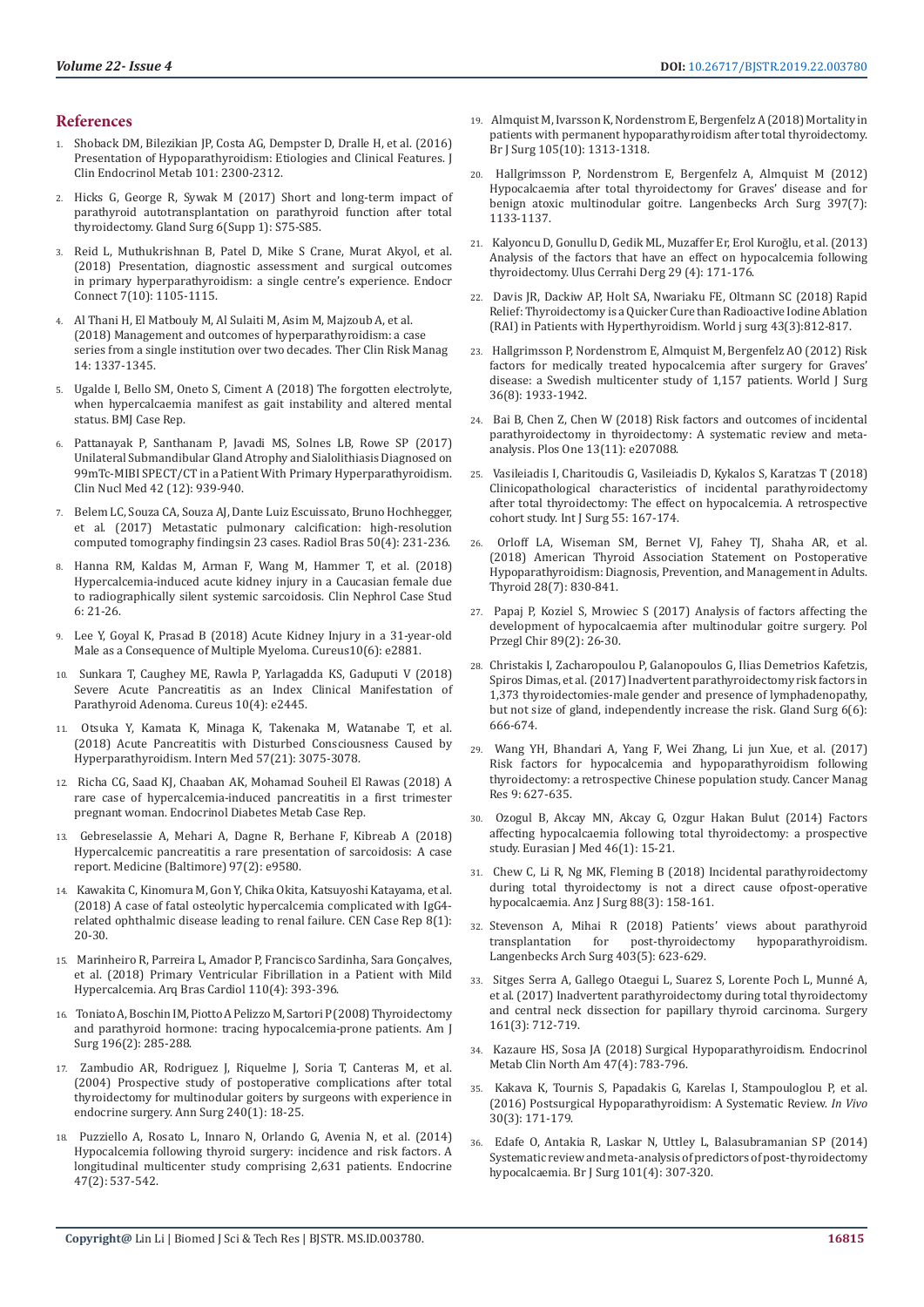- 37. [Sitges Serra A, Lorente Poch L, Sancho J \(2018\) Parathyroid auto](https://www.ncbi.nlm.nih.gov/pubmed/29429003)  [transplantation in thyroid surgery. Langenbecks Arch Surg 403\(3\): 309-](https://www.ncbi.nlm.nih.gov/pubmed/29429003) [315.](https://www.ncbi.nlm.nih.gov/pubmed/29429003)
- 38. [Iorio O, Petrozza V, De Gori A, Bononi M, Porta N, et al. \(2019\)](https://www.ncbi.nlm.nih.gov/pubmed/29658811)  [Parathyroid Auto transplantation During thyroid Surgery. Where we](https://www.ncbi.nlm.nih.gov/pubmed/29658811)  [are? A Systematic Review on Indications and Results. J Invest Surg 32\(7\):](https://www.ncbi.nlm.nih.gov/pubmed/29658811)  [594-601.](https://www.ncbi.nlm.nih.gov/pubmed/29658811)
- 39. [Su A, Gong Y, Wu W, Li Z, Zhu J \(2018\) Does the number of parathyroid](https://www.ncbi.nlm.nih.gov/pubmed/29398031)  [glands auto transplanted affect the incidence of hypoparathyroidism](https://www.ncbi.nlm.nih.gov/pubmed/29398031)  [and recovery of parathyroid function? Surgery.](https://www.ncbi.nlm.nih.gov/pubmed/29398031)
- 40. [Lorente Poch L, Sancho JJ, Ruiz S, Sitges Serra A \(2015\) Importance of in](https://www.ncbi.nlm.nih.gov/pubmed/25605285)  [situ preservation of parathyroid glands during total thyroidectomy. Br J](https://www.ncbi.nlm.nih.gov/pubmed/25605285)  [Surg 102\(4\): 359-367.](https://www.ncbi.nlm.nih.gov/pubmed/25605285)
- 41. [Mitchell DM, Regan S, Cooley MR, Lauter KB, Vrla MC, et al. \(2012\) Long](https://www.ncbi.nlm.nih.gov/pubmed/23043192)[term follow-up of patients with hypoparathyroidism. J Clin Endocrinol](https://www.ncbi.nlm.nih.gov/pubmed/23043192)  [Metab 97\(12\): 4507-4514.](https://www.ncbi.nlm.nih.gov/pubmed/23043192)
- 42. [Reddy AC, Chand G, Sabaretnam M, Mishra A, Agarwal G, et al. \(2016\)](https://www.ncbi.nlm.nih.gov/pubmed/27530498)  [Prospective evaluation of intra-operative quick parathyroid hormone](https://www.ncbi.nlm.nih.gov/pubmed/27530498)  [assay as an early predictor of post thyroidectomy hypocalcaemia. Int J](https://www.ncbi.nlm.nih.gov/pubmed/27530498)  [Surg 34: 103-108.](https://www.ncbi.nlm.nih.gov/pubmed/27530498)
- 43. [Filho E, Machry RV, Mesquita R, Scheffel RS, Maia AL, et al. \(2018\) The](https://www.ncbi.nlm.nih.gov/pubmed/29721800)  [timing of parathyroid hormone measurement defines the cut-off values](https://www.ncbi.nlm.nih.gov/pubmed/29721800)  [to accurately predict postoperative hypocalcemia: a prospective study.](https://www.ncbi.nlm.nih.gov/pubmed/29721800)  [Endocrine 61\(2\): 224-231.](https://www.ncbi.nlm.nih.gov/pubmed/29721800)
- 44. [Mazotas IG, Wang TS \(2017\) The role and timing of parathyroid hormone](https://www.ncbi.nlm.nih.gov/pubmed/29322021)  [determination after total thyroidectomy. Gland Surg 6\(1\): S38-S48.](https://www.ncbi.nlm.nih.gov/pubmed/29322021)
- 45. [Calvo EP, Rivera BJ, Artes CM, Serrano González J, García Pavía A, et al.](https://www.ncbi.nlm.nih.gov/pubmed/30392997)  [\(2018\) Serum levels of intact parathyroid hormone on the first day after](https://www.ncbi.nlm.nih.gov/pubmed/30392997)  [total thyroidectomy as predictor of permanent hypoparathyroidism.](https://www.ncbi.nlm.nih.gov/pubmed/30392997)  [Endocrinol Diabetes Nutr 66\(3\): 195-201.](https://www.ncbi.nlm.nih.gov/pubmed/30392997)
- 46. [Marcinkowska M, Sniecikowska B, Zygmunt A, Brzezinski J, Dedecjus M,](https://www.ncbi.nlm.nih.gov/pubmed/29369600)  [et al. \(2017\) Postoperative hypoparathyroidism in patients after total](https://www.ncbi.nlm.nih.gov/pubmed/29369600)  [thyroidectomy - retrospective analysis. Neuro Endocrinol Lett 38\(7\):](https://www.ncbi.nlm.nih.gov/pubmed/29369600)  [488-494.](https://www.ncbi.nlm.nih.gov/pubmed/29369600)
- 47. [Vidal FJ, Sadowski SM, Belfontali V, Guigard S, Poncet A, et al.](https://www.ncbi.nlm.nih.gov/pubmed/29405252)  [\(2018\) Randomized clinical trial of intraoperative parathyroid](https://www.ncbi.nlm.nih.gov/pubmed/29405252)  [gland angiography with indocyanine green fluorescence predicting](https://www.ncbi.nlm.nih.gov/pubmed/29405252)  [parathyroid function after thyroid surgery. Br J Surg 105\(4\): 350-357.](https://www.ncbi.nlm.nih.gov/pubmed/29405252)
- 48. [Docimo G, Tolone S, Ruggiero R, Gubitosi A, Pasquali D, et al. \(2013\) Total](https://www.ncbi.nlm.nih.gov/pubmed/23774098)  [thyroidectomy without prophylactic central neck dissection combined](https://www.ncbi.nlm.nih.gov/pubmed/23774098)  [with routine oral calcium and vitamin D supplements: is it a good option](https://www.ncbi.nlm.nih.gov/pubmed/23774098)  [to achieve alow recurrence rate avoiding hypocalcemia? A retrospective](https://www.ncbi.nlm.nih.gov/pubmed/23774098)  [study. Minerva Chir 68\(3\): 321-328.](https://www.ncbi.nlm.nih.gov/pubmed/23774098)
- 49. [Hong JC, Morris LF, Park EJ, Ituarte PH, Lee CH, et al. \(2011\) Transient](https://www.ncbi.nlm.nih.gov/pubmed/22136823)  [increases in intraoperative parathyroid levels related to anesthetic](https://www.ncbi.nlm.nih.gov/pubmed/22136823)  [technique. Surgery 150\(6\): 1069-1075.](https://www.ncbi.nlm.nih.gov/pubmed/22136823)
- 50. [Matsen SL, Yeo CJ, Hruban RH, Ralph H Hruban, Michael A Choti \(2005\)](https://link.springer.com/article/10.1016/j.gassur.2004.06.012)  [Hypercalcemia and pancreatic endocrine neoplasia with elevated PTH](https://link.springer.com/article/10.1016/j.gassur.2004.06.012)[rP: report oftwo new cases and subject review. J Gastro Intest Surg 9\(2\):](https://link.springer.com/article/10.1016/j.gassur.2004.06.012)  [270-279.](https://link.springer.com/article/10.1016/j.gassur.2004.06.012)
- 51. [Albu A, Zirnea A, Georgescu O, Terzea D, Jinga D, et al. \(2008\) Malignant](https://www.ncbi.nlm.nih.gov/pmc/articles/PMC5654079/)  [insulinoma with hepatic and pulmonary metastases associated with](https://www.ncbi.nlm.nih.gov/pmc/articles/PMC5654079/)  [primary hyperparathyroidism. Case report and review of the literature.](https://www.ncbi.nlm.nih.gov/pmc/articles/PMC5654079/)  [J Med Life 1\(2\): 210-217.](https://www.ncbi.nlm.nih.gov/pmc/articles/PMC5654079/)
- 52. [Casella C, Molfino S, Mittempergher F, Carlo Cappelli, Nazario](https://www.hindawi.com/journals/ije/2018/5010287/)  [Portolani \(2018\) Predictive Factors of Secondary Normocalcemic](https://www.hindawi.com/journals/ije/2018/5010287/)  [Hyperparathyroidism after Roux-en-Y Gastric Bypass. Int J Endocrinol](https://www.hindawi.com/journals/ije/2018/5010287/)  [pp. 5010287](https://www.hindawi.com/journals/ije/2018/5010287/).
- 53. [Wei JH, Lee WJ, Chong K, Lee YC, Chen SC, et al. \(2018\) High Incidence](https://www.ncbi.nlm.nih.gov/pubmed/28921422)  [of Secondary Hyperparathyroidism in Bariatric Patients: Comparing](https://www.ncbi.nlm.nih.gov/pubmed/28921422)  [Different Procedures. Obes Surg 28\(3\): 798-804.](https://www.ncbi.nlm.nih.gov/pubmed/28921422)
- 54. [Kaya C, Tam AA, Dirikoc A, Kılıçyazgan A, Kı](https://www.ncbi.nlm.nih.gov/pubmed/27737322)lıç M, et al. (2016) [Hypocalcemia development in patients operated for primary](https://www.ncbi.nlm.nih.gov/pubmed/27737322)

[hyperparathyroidism: Can it be predicted preoperatively? Arch](https://www.ncbi.nlm.nih.gov/pubmed/27737322) [Endocrinol Metab 60\(5\): 465-471.](https://www.ncbi.nlm.nih.gov/pubmed/27737322)

- 55. [Rosen IB, Strawbridge HG, Bain J \(1075\) A case of hyperparathyroidism](https://www.ncbi.nlm.nih.gov/pubmed/1182664) [associated with radiation to the head and neck area. Cancer-Am Cancer](https://www.ncbi.nlm.nih.gov/pubmed/1182664) [Soc 36\(3\): 1111-1114.](https://www.ncbi.nlm.nih.gov/pubmed/1182664)
- 56. [Colaco SM, Si M, Reiff E \(2007\) Hyperparathyroidism after radioactive](https://www.ncbi.nlm.nih.gov/pubmed/17693276) [iodine therapy. Am J Surg 194\(3\): 323-327.](https://www.ncbi.nlm.nih.gov/pubmed/17693276)
- 57. [Holten I, Christiansen C \(1984\) Unchanged parathyroid function](https://www.ncbi.nlm.nih.gov/pubmed/6692288) [following irradiation for malignancies of the head and neck. Cancer-Am](https://www.ncbi.nlm.nih.gov/pubmed/6692288) [Cancer Soc53\(4\): 874-877.](https://www.ncbi.nlm.nih.gov/pubmed/6692288)
- 58. [Talmi YP, Wolf GT, Esclamado R, Carroll WR, Sassler AM \(1993\) Ionized](https://www.ncbi.nlm.nih.gov/pubmed/8361309) [serum calcium levels following combined treatment for cancer of the](https://www.ncbi.nlm.nih.gov/pubmed/8361309) [headand neck. Laryngoscope 103\(9\): 1048-1051.](https://www.ncbi.nlm.nih.gov/pubmed/8361309)
- 59. [Mortensen LS, Smidt K, Jorgensen A, Nielsen JT, Laurberg P, et al. \(2005\)](https://www.ncbi.nlm.nih.gov/pubmed/15943755) [Long-term parathyroid- and c-cell function after radioiodine for benign](https://www.ncbi.nlm.nih.gov/pubmed/15943755) [thyroid diseases. Basic Clin Pharmacol Toxicol 97\(1\): 22-28.](https://www.ncbi.nlm.nih.gov/pubmed/15943755)
- 60. [Kikuchi S, Perrier ND, Ituarte P, Siperstein AE, Duh QY, et al. \(2004\)](https://www.ncbi.nlm.nih.gov/pubmed/15024315) [Latency period of thyroid neoplasia after radiation exposure. Ann Surg](https://www.ncbi.nlm.nih.gov/pubmed/15024315) [239\(4\): 536-543.](https://www.ncbi.nlm.nih.gov/pubmed/15024315)
- 61. [Esselstyn CJ, Schumacher OP, Eversman J, Sheeler L, Levy WJ \(1982\)](https://www.ncbi.nlm.nih.gov/pubmed/6897129) [Hyperparathyroidism after radioactive iodine therapy for Graves'](https://www.ncbi.nlm.nih.gov/pubmed/6897129) [disease. Surgery 92\(5\): 811-813.](https://www.ncbi.nlm.nih.gov/pubmed/6897129)
- 62. [Kawamura J, Tobisu K, Sanada S, Okada Y, Yoshida O, et al. \(1983\)](https://www.ncbi.nlm.nih.gov/pubmed/6689566) [\[Hyperparathyroidism after radioactive iodine therapy for Graves'](https://www.ncbi.nlm.nih.gov/pubmed/6689566) [disease: a case report\]. Hinyokika Kiyo 29\(11\): 1513-1519.](https://www.ncbi.nlm.nih.gov/pubmed/6689566)
- 63. [Bondeson AG, Bondeson L, Thompson NW \(1989\) Hyperparathyroidism](https://www.ncbi.nlm.nih.gov/pubmed/2588108) [after treatment with radioactive iodine: not only a coincidence? Surgery](https://www.ncbi.nlm.nih.gov/pubmed/2588108) [106\(6\): 1025-1027.](https://www.ncbi.nlm.nih.gov/pubmed/2588108)
- Rosen IB, Palmer JA, Rowen J, Luk SC (1984) Induction of [hyperparathyroidism by radioactive iodine. Am J Surg 148\(4\): 441-445.](https://www.ncbi.nlm.nih.gov/pubmed/6486309)
- 65. [Cundiff JG, Portugal L, Sarne DH \(2001\) Parathyroid adenoma after](https://www.ncbi.nlm.nih.gov/pubmed/11562893) [radioactive iodine therapy for multinodular goiter. Am J Otolaryngol](https://www.ncbi.nlm.nih.gov/pubmed/11562893) [22\(5\): 374-375.](https://www.ncbi.nlm.nih.gov/pubmed/11562893)
- 66. [Acar T, Gomceli I, Aydin R \(2003\) Primary hyperparathyroidism due](https://www.ncbi.nlm.nih.gov/pubmed/12766787) [to giant adenoma after treatment with radioactive iodine. N Z Med J](https://www.ncbi.nlm.nih.gov/pubmed/12766787) [116\(1174\): U441.](https://www.ncbi.nlm.nih.gov/pubmed/12766787)
- 67. [Netelenbos JC, Lips P \(1981\) Hyperparathyroidism after radioactive](https://jamanetwork.com/journals/jamainternalmedicine/article-abstract/601528) [iodine therapy. Arch Intern Med 141\(11\): 1555-1556.](https://jamanetwork.com/journals/jamainternalmedicine/article-abstract/601528)
- 68. [Rasmuson T, Tavelin B \(2006\) Risk of parathyroid adenomas in patients](https://www.ncbi.nlm.nih.gov/pubmed/17118839) [with thyrotoxicosis exposed to radioactive iodine. Acta Oncol 45\(8\):](https://www.ncbi.nlm.nih.gov/pubmed/17118839) [1059-1061.](https://www.ncbi.nlm.nih.gov/pubmed/17118839)
- 69. [Triggs SM, Williams ED \(1977\) Irradiation of the thyroid as a cause of](https://www.ncbi.nlm.nih.gov/pubmed/65676) [parathyroid adenoma. Lancet 1\(8011\): 593-594.](https://www.ncbi.nlm.nih.gov/pubmed/65676)
- 70. [Colaco SM, Si M, Reiff E \(2007\) Hyperparathyroidism after radioactive](https://www.ncbi.nlm.nih.gov/pubmed/17693276) [iodine therapy. AM J SURG 194\(3\): 323-327.](https://www.ncbi.nlm.nih.gov/pubmed/17693276)
- 71. [Suzuki K, Ojima M, Kodama S, Watanabe M \(2006\) Delayed activation](https://europepmc.org/search?query=AUTH:%22Watanabe+M%22&page=1) [of DNA damage checkpoint and radiation-induced genomic instability.](https://europepmc.org/search?query=AUTH:%22Watanabe+M%22&page=1) [Mutat Res 597\(1-2\): 73-77.](https://europepmc.org/search?query=AUTH:%22Watanabe+M%22&page=1)
- 72. [Iglesias ML, Schmidt A, Ghuzlan AA, Lacroix L, Vathaire F, et al. \(2017\)](https://www.ncbi.nlm.nih.gov/pubmed/28225863) [Radiation exposure and thyroid cancer: a review. Arch Endocrinol Metab](https://www.ncbi.nlm.nih.gov/pubmed/28225863) [61\(2\):180-187.](https://www.ncbi.nlm.nih.gov/pubmed/28225863)
- 73. [Szumowski P, Abdelrazek S, Mojsak M, Rogowski F, Kociura Sawicka A, et](https://www.ncbi.nlm.nih.gov/pubmed/24186589) [al. \(2013\) Parathyroid gland function after radioiodine \(\(131\)I\) therapy](https://www.ncbi.nlm.nih.gov/pubmed/24186589) [for toxic and non-toxic goitre. Endokrynol Pol 64\(5\): 340-345.](https://www.ncbi.nlm.nih.gov/pubmed/24186589)
- 74. [Hamilton TE, Davis S, Onstad L, Kopecky KJ \(2005\) Hyperparathyroidism](https://www.ncbi.nlm.nih.gov/pubmed/16204367) [in persons exposed to iodine-131 from the Hanford Nuclear Site. J Clin](https://www.ncbi.nlm.nih.gov/pubmed/16204367) [Endocrinol Metab 90\(12\): 6545-6548.](https://www.ncbi.nlm.nih.gov/pubmed/16204367)
- 75. [Fjalling M, Dackenberg A, Hedman I, Tisell LE \(1983\) An evaluation of](https://www.ncbi.nlm.nih.gov/pubmed/6650083) [the risk of developing hyperparathyroidism after 131I treatmentfor](https://www.ncbi.nlm.nih.gov/pubmed/6650083) [thyrotoxicosis. Acta Chir Scand 149\(7\): 681-686.](https://www.ncbi.nlm.nih.gov/pubmed/6650083)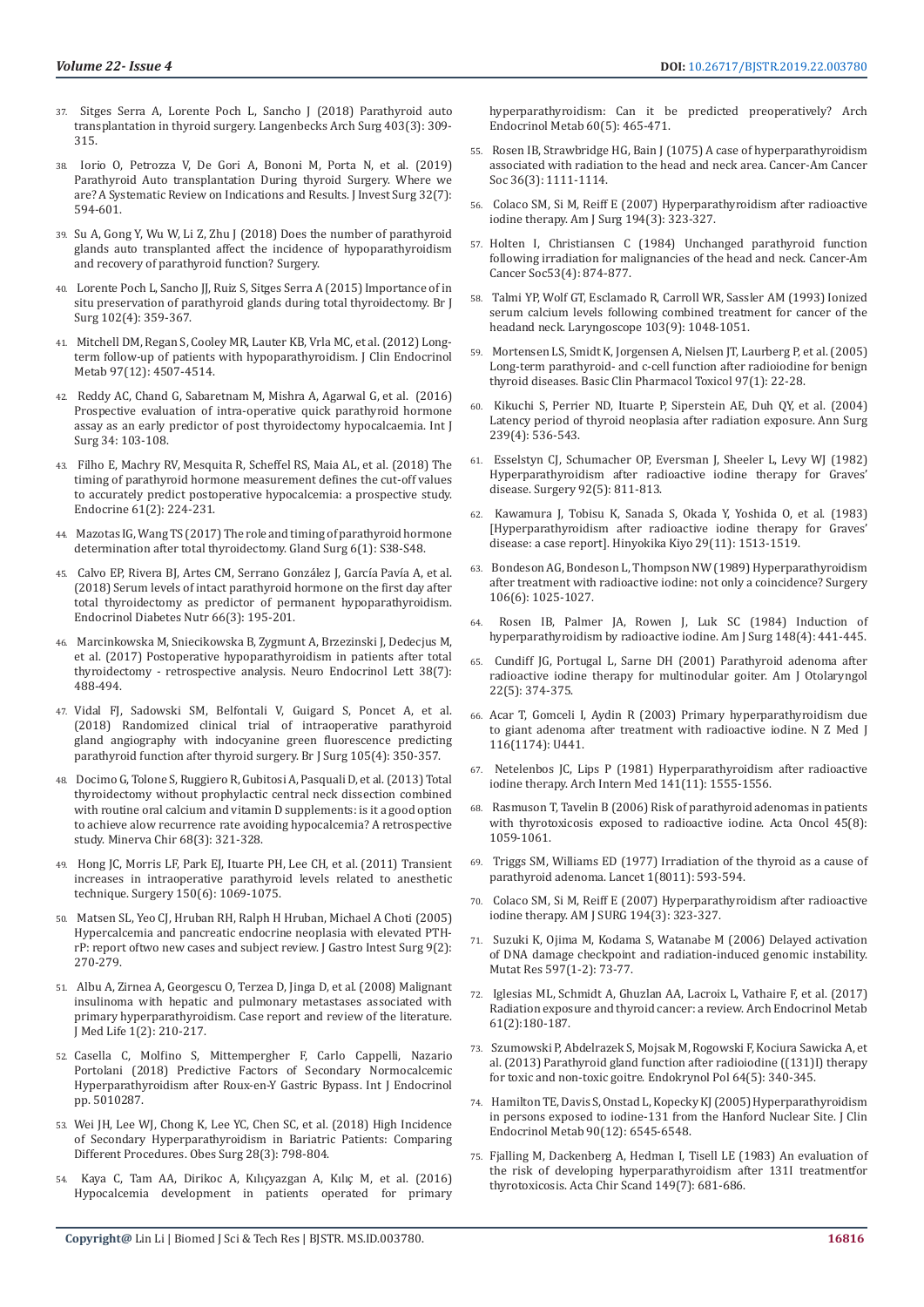- 76. [Lowe H, Mc Mahon DJ, Rubin MR, Bilezikian JP, Silverberg SJ \(2007\)](https://www.ncbi.nlm.nih.gov/pubmed/17536001)  [Normocalcemic primary hyperparathyroidism: further characterization](https://www.ncbi.nlm.nih.gov/pubmed/17536001)  [of a new clinical phenotype. J Clin Endocrinol Metab 92\(8\): 3001-3005.](https://www.ncbi.nlm.nih.gov/pubmed/17536001)
- 77. [Ross DS, Nussbaum SR \(1989\) Reciprocal changes in parathyroid](https://www.ncbi.nlm.nih.gov/pubmed/2723030)  [hormone and thyroid function after radioiodinetreatment of](https://www.ncbi.nlm.nih.gov/pubmed/2723030)  [hyperthyroidism. J Clin Endocrinol Metab 68\(6\): 1216-1219.](https://www.ncbi.nlm.nih.gov/pubmed/2723030)
- Eipe J, Johnson SA, Kiamko RT (1968) Hypoparathyroidism following [131-I therapy for hyperthyroidism. Arch Intern Med 121\(3\): 270-272.](https://jamanetwork.com/journals/jamainternalmedicine/article-abstract/574260)
- 79. Better OS, Garty J, Brautbar N (1969) Diminished functional parathyroid reserve following I-131 treatment for hyperthyroidism. Isr J Med Sci 5: 419-422.
- 80. [Harden RM, Harrison MT, Alexander WD \(1963\) Phosphate excretion](https://www.ncbi.nlm.nih.gov/pubmed/14058241)  [and parathyroid function after radioiodine therapy and thyroidectomy.](https://www.ncbi.nlm.nih.gov/pubmed/14058241)  [Clin sci 25: 27-36.](https://www.ncbi.nlm.nih.gov/pubmed/14058241)
- Lazareva O, Panayiotopoulos A, Kazachkova I, Jacobson Dickman E [\(2014\) A teenage boy with hypocalcemia after radioablation for Graves'](https://www.ncbi.nlm.nih.gov/pubmed/24197765)  [disease. J Pediatr Endocrinol Metab 27\(3-4\): 379-382.](https://www.ncbi.nlm.nih.gov/pubmed/24197765)
- 82. [Witteveen JE, Van Thiel S, Romijn JA, Hamdy NA \(2013\) Hungry bone](https://www.ncbi.nlm.nih.gov/pubmed/23152439)  [syndrome: still a challenge in the post-operative management of](https://www.ncbi.nlm.nih.gov/pubmed/23152439)  [primary hyperparathyroidism: a systematic review of the literature. Eur](https://www.ncbi.nlm.nih.gov/pubmed/23152439)  [J Endocrinol 168\(3\): R45-R53.](https://www.ncbi.nlm.nih.gov/pubmed/23152439)
- 83. [Komarovskiy K, Raghavan S \(2012\) Hypocalcemia following treatment](https://europepmc.org/abstract/med/22176499)  [with radioiodine in a child with Graves' disease. Thyroid 22\(2\): 218-222.](https://europepmc.org/abstract/med/22176499)
- Haugen BR, Alexander EK, Bible KC, Doherty GM, Mandel SJ, et al. [\(2016\)2015 American Thyroid Association Management Guidelines for](https://www.ncbi.nlm.nih.gov/pubmed/26462967)  [Adult Patients with Thyroid Nodules and Differentiated Thyroid Cancer:](https://www.ncbi.nlm.nih.gov/pubmed/26462967)  [The American Thyroid Association Guidelines Task Force on Thyroid](https://www.ncbi.nlm.nih.gov/pubmed/26462967)  [Nodules and Differentiated Thyroid Cancer. Thyroid 26\(1\): 1-133.](https://www.ncbi.nlm.nih.gov/pubmed/26462967)
- 85. [Aschebrook Kilfoy B, Schechter RB, Shih YC, Kaplan EL, Chiu BC, et al.](https://www.ncbi.nlm.nih.gov/pubmed/23677575)  [\(2013\) The clinical and economic burden of a sustained increase in](https://www.ncbi.nlm.nih.gov/pubmed/23677575)  [thyroid cancer incidence. Cancer Epidemiol Biomarkers Prev 22\(7\):](https://www.ncbi.nlm.nih.gov/pubmed/23677575)  [1252-1259.](https://www.ncbi.nlm.nih.gov/pubmed/23677575)
- Marcello MA, Malandrino P, Almeida JF, Martins MB, Cunha LL, et al. [\(2014\) The influence of the environment on the development of thyroid](https://www.ncbi.nlm.nih.gov/pubmed/24948559)  [tumors: a new appraisal. Endocr Relat Cancer 21\(5\): T235-T254.](https://www.ncbi.nlm.nih.gov/pubmed/24948559)
- 87. [Yin X, Li Z, Zhang Z, Wang X \(2018\) Clinical effect of total thyroidectomy](https://www.ncbi.nlm.nih.gov/pubmed/30203760)  [combined with radioactive iodine in thyroid cancer treatment. Pak J](https://www.ncbi.nlm.nih.gov/pubmed/30203760)  [Pharm Sci 31\(4\): 1675-1678.](https://www.ncbi.nlm.nih.gov/pubmed/30203760)
- 88. [Gray KD, Bannani S, Caillard C, Amanat S, Ullmann TM, et al. \(2018\)](https://www.ncbi.nlm.nih.gov/pubmed/30274732)  [High-dose radioactive iodine therapy is associated with decreased risk](https://www.ncbi.nlm.nih.gov/pubmed/30274732)  [of recurrence in high-risk papillary thyroid cancer. Surgery 165\(1\): 37-](https://www.ncbi.nlm.nih.gov/pubmed/30274732) [43.](https://www.ncbi.nlm.nih.gov/pubmed/30274732)
- 89. [Tulchinsky M, Binse I, Campenni A, Dizdarevic S, Giovanella L, et al.](https://www.ncbi.nlm.nih.gov/pubmed/29653977)  [\(2018\) Radioactive Iodine Therapy for Differentiated Thyroid Cancer:](https://www.ncbi.nlm.nih.gov/pubmed/29653977)  [Lessons from Confronting Controversial Literature on Risks for](https://www.ncbi.nlm.nih.gov/pubmed/29653977)  [Secondary Malignancy. J Nucl Med 59\(5\):723-725.](https://www.ncbi.nlm.nih.gov/pubmed/29653977)
- 90. [Probst S, Abikhzer G, Chausse G, Tamilia M \(2018\) I-131 Radiation-](https://www.ncbi.nlm.nih.gov/pubmed/29889031)[Induced Myelosuppression in Differentiated Thyroid Cancer Therapy.](https://www.ncbi.nlm.nih.gov/pubmed/29889031)  [Mol Imaging Radionucl Ther 27\(2\): 84-87.](https://www.ncbi.nlm.nih.gov/pubmed/29889031)
- 91. [Fard Esfahani A, Emami Ardekani A, Fallahi B, Fard Esfahani P, Beiki](https://www.ncbi.nlm.nih.gov/pubmed/24751702)  [D, et al. \(2014\) Adverse effects of radioactive iodine-131 treatment for](https://www.ncbi.nlm.nih.gov/pubmed/24751702)  [differentiated thyroid carcinoma. Nucl Med Commun 35\(8\): 808-817.](https://www.ncbi.nlm.nih.gov/pubmed/24751702)
- 92. [Savage MW, Sobel RK, Hoffman HT, Carter KD, Finkelstein MW, et al.](https://www.ncbi.nlm.nih.gov/pubmed/24836449) [\(2015\) Salivary gland dysfunction and nasolacrimal duct obstruction:](https://www.ncbi.nlm.nih.gov/pubmed/24836449) [stenotic changes following I-131 therapy. Ophthalmic Plast Reconstr](https://www.ncbi.nlm.nih.gov/pubmed/24836449) [Surg 31\(3\): e50-e52.](https://www.ncbi.nlm.nih.gov/pubmed/24836449)
- 93. [Lu L, Shan F, Li W \(2016\) Short-Term Side Effects after Radioiodine](https://www.ncbi.nlm.nih.gov/pubmed/26989683) [Treatment in Patients with Differentiated Thyroid Cancer. Biomed Res](https://www.ncbi.nlm.nih.gov/pubmed/26989683) [Int 2016: 4376720.](https://www.ncbi.nlm.nih.gov/pubmed/26989683)
- 94. [Pashnehsaz M, Takavar A, Izadyar S, Seyed Salman Zakariaee, Mahmoud](http://www.wjnm.org/article.asp?issn=1450-1147;year=2016;volume=15;issue=3;spage=173;epage=178;aulast=Pashnehsaz) [Mahmoudi, et al. \(2016\) Gastrointestinal Side Effects of the Radioiodine](http://www.wjnm.org/article.asp?issn=1450-1147;year=2016;volume=15;issue=3;spage=173;epage=178;aulast=Pashnehsaz) [Therapy for the Patients with Differentiated Thyroid Carcinoma Two](http://www.wjnm.org/article.asp?issn=1450-1147;year=2016;volume=15;issue=3;spage=173;epage=178;aulast=Pashnehsaz) [Days after Prescription. World J Nucl Med 15\(3\): 173-178.](http://www.wjnm.org/article.asp?issn=1450-1147;year=2016;volume=15;issue=3;spage=173;epage=178;aulast=Pashnehsaz)
- 95. [Server EA, Kirgezen T, Celebi OO, Yildiz M, Yigit O, et al. \(2017\) How does](https://www.ncbi.nlm.nih.gov/pubmed/28498633) [radioactive iodine affect the nose? Laryngoscope 127\(12\): 2698-2702.](https://www.ncbi.nlm.nih.gov/pubmed/28498633)
- 96. [Suat B, Deniz TE, Ozgur Y, Muhammet Y, Tevfik Fikret C \(2016\) The](https://www.ncbi.nlm.nih.gov/pubmed/28124642) [effects of radioactive iodine therapy on olfactory function. AM J Rhinol](https://www.ncbi.nlm.nih.gov/pubmed/28124642) [Allergy 30\(6\): 206-210.](https://www.ncbi.nlm.nih.gov/pubmed/28124642)
- 97. [Walgraeve D, Verhoef G, Stul M, Jean Jacques Cassimana B, Cristina](https://www.cancergeneticsjournal.org/article/0165-4608(91)90080-E/fulltext) [Mecucci, et al. \(1991\) Chronic myelogenous leukemia after treatment](https://www.cancergeneticsjournal.org/article/0165-4608(91)90080-E/fulltext) [with 131I for thyroid carcinoma. Report of a case and review of the](https://www.cancergeneticsjournal.org/article/0165-4608(91)90080-E/fulltext) [literature. Cancer Genet Cytogenet 55\(2\): 217-224.](https://www.cancergeneticsjournal.org/article/0165-4608(91)90080-E/fulltext)
- 98. [Shimon I, Kneller A, Olchovsky D \(1995\) Chronic myeloid leukaemia](https://www.ncbi.nlm.nih.gov/pubmed/8548952) [following 131I treatment for thyroid carcinoma: a report of two cases](https://www.ncbi.nlm.nih.gov/pubmed/8548952) [and review of the literature. Clin Endocrinol \(Oxf\) 43\(5\): 651-654.](https://www.ncbi.nlm.nih.gov/pubmed/8548952)
- 99. [Laurenti L, Salutari P, Sica S, Piccirillo N, Zini G, et al. \(1998\) Acute](https://www.ncbi.nlm.nih.gov/pubmed/9692815) [myeloid leukemia after iodine-131 treatment for thyroid disorders. Ann](https://www.ncbi.nlm.nih.gov/pubmed/9692815) [Hematol 76\(6\): 271-272.](https://www.ncbi.nlm.nih.gov/pubmed/9692815)
- 100.[Pacini F, Schlumberger M, Dralle H, Smit JW, Wiersinga W, et al. \(2006\)](https://www.ncbi.nlm.nih.gov/pubmed/16728537) [European consensus for the management of patients with differentiated](https://www.ncbi.nlm.nih.gov/pubmed/16728537) [thyroid carcinoma of the follicular epithelium. Eur J Endocrinol 154\(6\):](https://www.ncbi.nlm.nih.gov/pubmed/16728537) [787-803.](https://www.ncbi.nlm.nih.gov/pubmed/16728537)
- 101.[Buyuksimsek M, Paydas S, Ogul A, Emine Bağır, Melek Ergin, et al. \(2018\)](https://www.ncbi.nlm.nih.gov/pmc/articles/PMC5863261/) [Myeloid Neoplasia and Lymphoblastic Lymphoma with Eosinophilia](https://www.ncbi.nlm.nih.gov/pmc/articles/PMC5863261/) [After RadioactiveIodine: A Case Report. Balkan Med J 35\(2\): 199-202.](https://www.ncbi.nlm.nih.gov/pmc/articles/PMC5863261/)
- 102.[Albano D, Bertagna F, Panarotto MB, Panarotto MB, Giubbini R \(2017\)](https://www.ncbi.nlm.nih.gov/pubmed/28436606) [Early and late adverse effects of radioiodine for pediatric differentiated](https://www.ncbi.nlm.nih.gov/pubmed/28436606) [thyroid cancer 64\(11\).](https://www.ncbi.nlm.nih.gov/pubmed/28436606)
- 103.[Guven A, Salman S, Boztepe H, Yarman S, Tanakol R, et al. \(2009\)](https://www.ncbi.nlm.nih.gov/pubmed/19455388) [Parathyroid changes after high dose radioactive iodine in patients with](https://www.ncbi.nlm.nih.gov/pubmed/19455388) [thyroid cancer. Ann Nucl Med 23\(5\): 437-441.](https://www.ncbi.nlm.nih.gov/pubmed/19455388)
- 104.[Zhao ZH, Li FQ, Han JK, Xian Jun Li \(2015\) Effect of \(131\) I 'clear residual](https://www.ncbi.nlm.nih.gov/pmc/articles/PMC4665356/) [thyroid tissue' after surgery on the function of parathyroid gland in](https://www.ncbi.nlm.nih.gov/pmc/articles/PMC4665356/) [differentiated thyroid cancer. Exp Ther Med 10\(6\): 2079-2082.](https://www.ncbi.nlm.nih.gov/pmc/articles/PMC4665356/)
- 105.[Tzanela M, Thalassinos NC, Nikou A, Georgiadis G, Philokiprou D \(1993\)](https://www.ncbi.nlm.nih.gov/pubmed/8435882) [Effect of 131I treatment on the calcitonin response to calcium infusion](https://www.ncbi.nlm.nih.gov/pubmed/8435882) [in hyperthyroid patients. Clin Endocrinol \(Oxf\) 38\(1\): 25-28.](https://www.ncbi.nlm.nih.gov/pubmed/8435882)
- 106.[Sokolov M, Neumann R \(2018\) Changes in gene expression as one of the](https://www.ncbi.nlm.nih.gov/pmc/articles/PMC6036822/) [key mechanisms involved in radiation-induced bystander effect. Biomed](https://www.ncbi.nlm.nih.gov/pmc/articles/PMC6036822/) [Rep 9: 99-111.](https://www.ncbi.nlm.nih.gov/pmc/articles/PMC6036822/)
- 107.[Glazebrook GA \(1987\) Effect of decicurie doses of radioactive iodine 131](https://www.ncbi.nlm.nih.gov/pubmed/3661839) [on parathyroid function. Am J Surg 154\(4\): 368-373.](https://www.ncbi.nlm.nih.gov/pubmed/3661839)